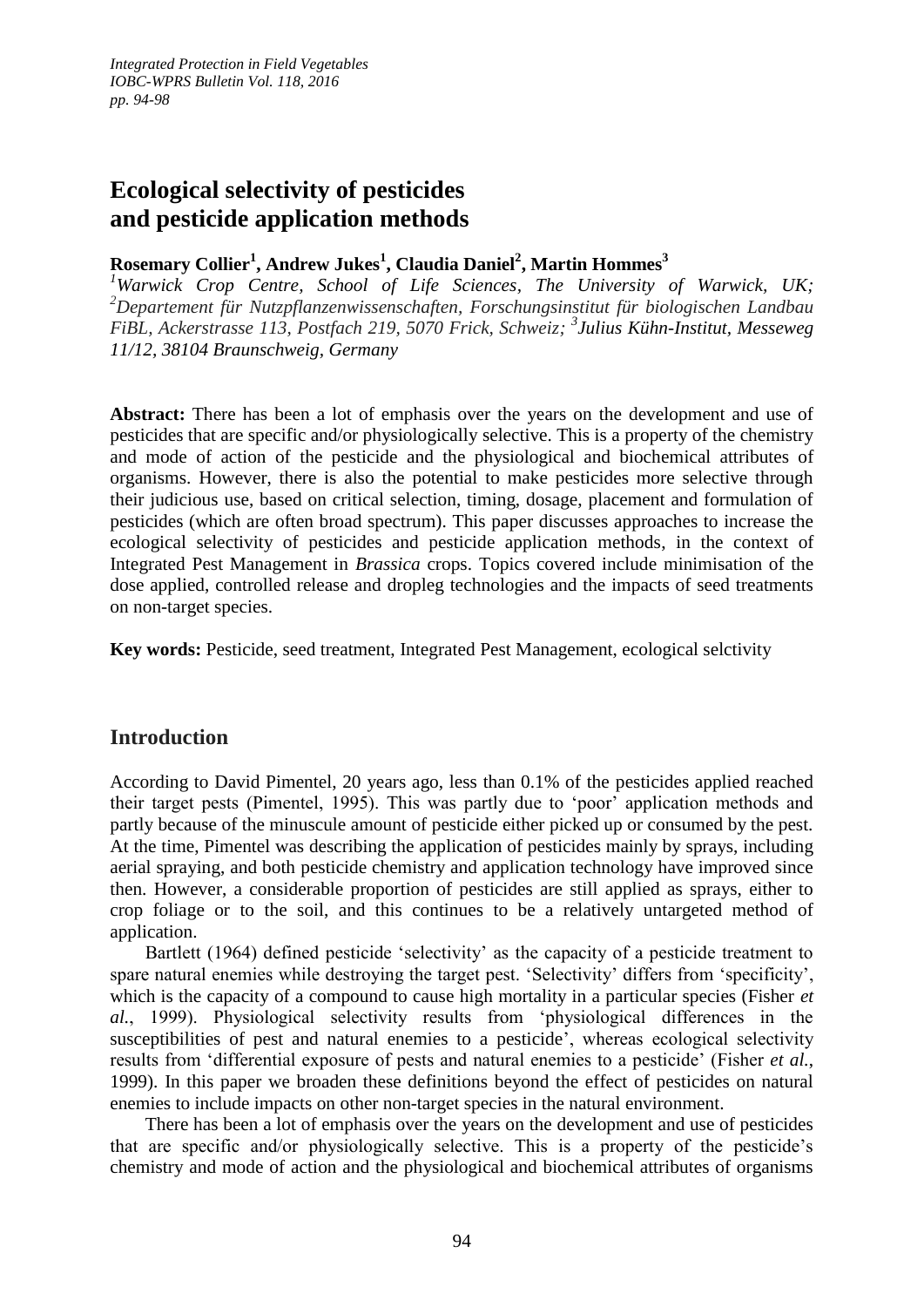(Fisher *et al.*, 1999) and, for example, pirimicarb is a relatively selective compound, being effective against sucking pests such as aphids but having considerably less impact on insects from other taxa.

There has also been consideration of ecological selectivity, which is the judicious use of pesticides, based on critical selection, timing, dosage, placement and formulation of pesticides (which are often broad spectrum). For example, there has been quite a lot of emphasis over the years on appropriate timing of pesticide applications, as evidenced by the considerable amounts of research on monitoring and forecasting systems for pests and pathogens and their subsequent uptake by farmers and growers.

#### **Discussion**

#### *Minimisation of pesticide dose*

When considering the total amount of pesticide applied per unit area there are a number of approaches that can be used to minimise and localise the dose applied. Application of the organophosphorous insecticide chlorpyrifos is a good example. This is a relatively broad spectrum pesticide and has been used successfully in the UK and elsewhere to control pest insects such as the cabbage root fly (*Delia radicum*). Table 1 shows examples of the amounts of chlorpyrifos applied per hectare using four methods of application to vegetable brassicas (some of which are no longer available in the UK). These methods have been ranked in terms of general efficacy for cabbage root fly control based on overall results from a range of insecticide trials (R. Collier  $\& A$ . Jukes, personal communication). The most effective treatment is the module drench treatment and this uses an application rate/ha that is  $< 10\%$  of the rate used for a field drench, which is often a less effective treatment. The seed treatment used approximately 2% of the active ingredient of the module drench treatment and in most cases was sufficiently effective. This treatment is no longer available to several European growers.

Table 1. Amounts of chlorpyrifos typically applied per hectare using a seed treatment, a preplanting module drench and a field spray (e.g. for 30,000 plants/ha). N.B. the ranking of efficacy for control of cabbage root fly is based on experience from experimental work undertaken at University of Warwick over several years.

| <b>Treatment</b>        | Rate applied                                                | <b>Amount of</b><br>chlorpyrifos<br>applied per<br>hectare $(g)$ | Ratio compared to<br>seed treatment | <b>Ranking of</b><br>efficacy for<br>control of<br>cabbage root fly |
|-------------------------|-------------------------------------------------------------|------------------------------------------------------------------|-------------------------------------|---------------------------------------------------------------------|
| <b>Seed</b>             | $9.6$ g a.i./<br>100,000 seeds                              | 2.9                                                              |                                     |                                                                     |
| <b>Module</b><br>drench | 4.5 g a.i. $/$<br>1000 plants                               | 135                                                              | 47                                  |                                                                     |
| <b>Spray</b>            | $0.9 \text{ kg/ha}$<br>(2 applications<br>allowed per crop) | 900                                                              | 310                                 | 4                                                                   |
| <b>Field</b><br>drench  | $31.5$ g a.i./<br>1000 plants                               | 945                                                              | 325                                 | 3                                                                   |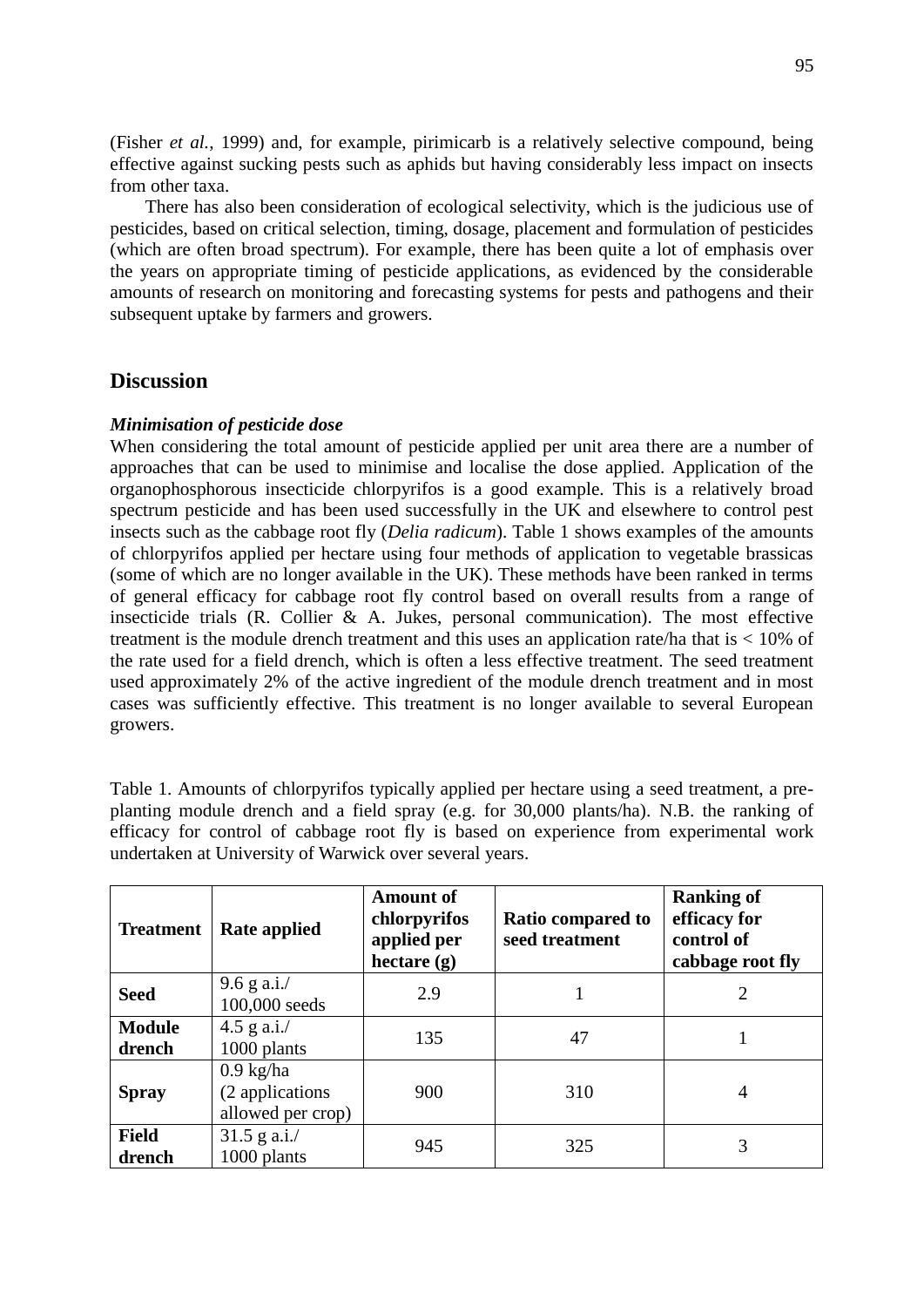A further consideration in respect of IPM is that both the seed treatment and the drench treatment must be applied prior to transplanting and so could be considered to be 'prophylactic' treatments. However, this 'disadvantage' may be outweighed by their greater efficacy, particularly when related to the dose of pesticide applied. Since the drench treatment is normally applied on the day before transplanting, it might be possible to omit it if the pest pressure was considered to be sufficiently low. Such decision-making might be assisted by the use of simulation models to predict pest phenology and abundance.

Seed coating treatments containing pesticides have been used widely for many years and have often controlled both pests and pathogens very effectively. More recently sowing time treatments with some pesticides have been applied using 'dummy pills'. A 'dummy pill' is a carrier for seed treatment solutions that may be phytotoxic and reduce seed germination; the pellet contains a dead seed of the same species to fulfil regulatory conditions. Nowadays 'seed treatment' is not the only way to apply small doses of pesticide and in recent years a 'phytodrip' treatment has been developed by Syngenta. This allows for the precise application of a very small amount of insecticide to a seed in a module at sowing time. At present, both dummy pills and phytodrip treatments can be used only with crops grown in cells for transplanting at a later date as similar techniques have not been developed for use on drilled crops such as oilseed rape.

Many compounds (whether applied as a drench, seed or phytodrip treatment) are relatively immobile and remain in the vicinity of the seed, controlling pathogens or pests within that zone. In more recent years, some more mobile compounds have been used in seed treatments (and could potentially be used in drench treatments) and this is particularly the case with neonicotinoid insecticides (imidacloprid and its successors) which have dramatically improved the control of certain pest insects, particularly sucking insects such as aphids, which are often inaccessible to contact-acting insecticides applied as foliar sprays because they are 'hidden' within foliage.

#### *Impacts of seed treatments on non-target species*

In principle, the possibility of applying very small amounts of pesticide, using seed treatments or similar approaches, and still obtaining effective control, has been a great advance and in most cases it would be accepted that if the seed is handled appropriately, so that it is buried and does not constitute a threat to birds and other wildlife, then less pesticide is 'wasted' and the risk of environmental contamination is reduced considerably. Not only is a smaller amount of pesticide applied, but it is also applied in a more targeted way which reduces the exposure of non-target organisms to pesticide residues, as is 'unavoidable' with pesticide sprays.

More recently the environmental credentials of certain seed treatments containing the relatively mobile neonicotinoid insecticides have been questioned due to concerns about the impact of insecticide residues that are translocated within flowering crops such as oilseed rape. This is particularly in relation to honeybees and other pollinators (Godfray *et al.*, 2014). Within the EU there is currently a 2-year ban on the use of these treatments on flowering crops to allow for the collection of more evidence to support or refute the concerns. It is outwith the scope of this paper to discuss this evidence in detail but it is important to highlight the other consequences, potential or otherwise, of the ban. Neonicotinoid insecticides control the pest beetles and aphids of oil seed rape very effectively and in the first autumn following the ban it is apparent that some pests are not being controlled effectively by the alternative treatments applied (e.g. *Psylliodes chrysocephala*; P. Kendall, personal communication). In some cases this may be attributable to pesticide resistance. Secondly, the alternative treatments to which farmers will revert may not themselves have good environmental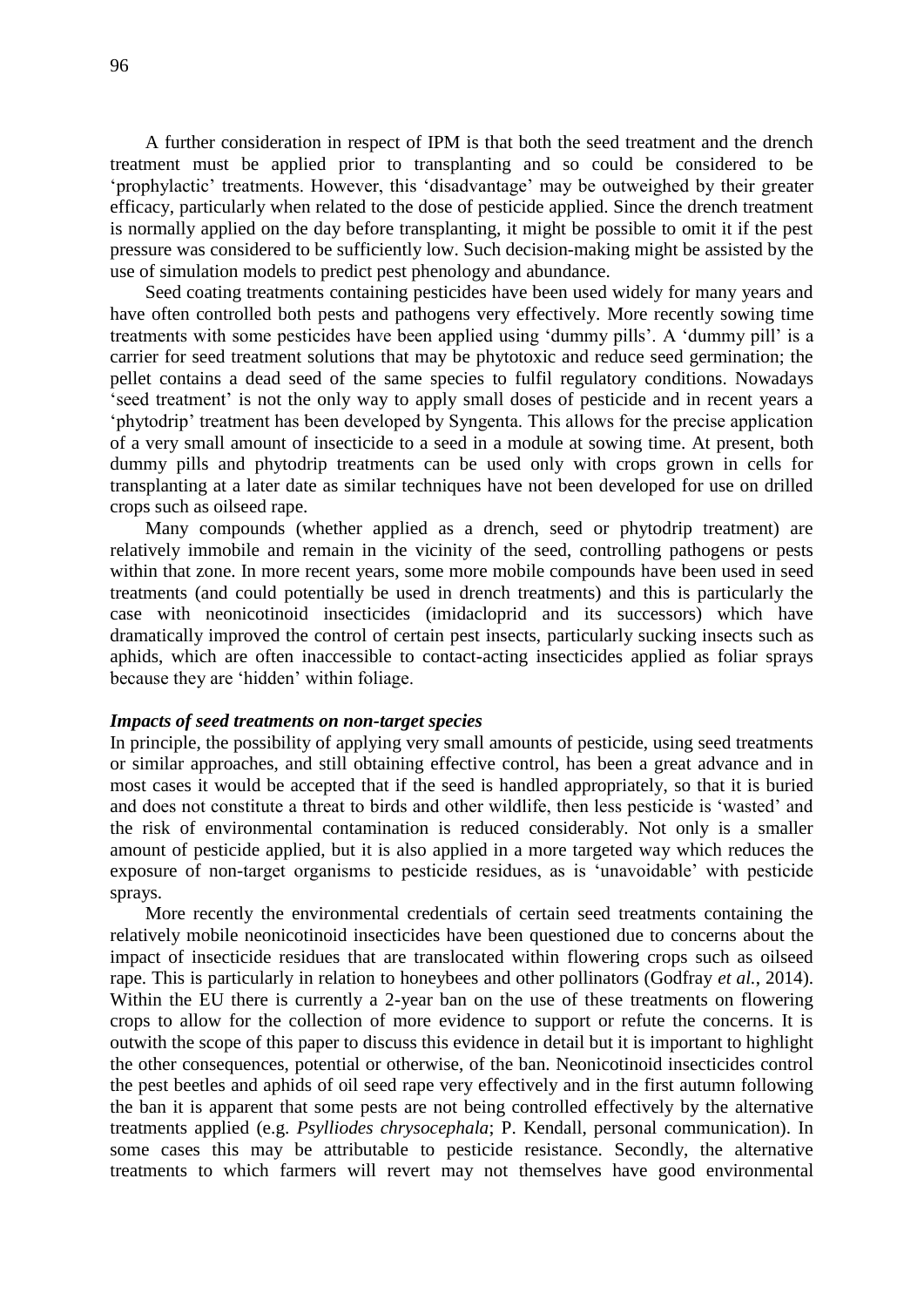credentials, although their adverse impact may affect different non-target species to bees and other pollinators. Thirdly, if adequate control is unachievable with the tools available to farmers then they may choose not to grow oilseed rape in the future, which will reduce the total number of flowers available to pollinators. All of these consequences should be considered in future environmental risk analyses when additional data have been obtained (Godfray *et al.*, 2014). One approach to decision-making may be to use an ecosystem approach, evaluating the ecosystem services delivered by farming, by pollinators, by other non-target species and the likely impact of different strategies of pest control on all of these.

#### *Controlled-release technology*

The principle advantage of controlled release formulations is that they allow less pesticide to be used for the same period of activity (Mogul *et al.*, 1996). Pesticides applied conventionally are subject to leaching, evaporation and degradation (photolytic, hydrolytic and microbial). Many of the pesticides that are readily biodegradable, and would be desirable, are highly toxic and because of their mobility in water and air their application is also a danger to non-target species (Mogul *et al.*, 1996). If they are chemically contained within a polymer or some other carrier they should become less toxic, since all the active ingredient will be released gradually over time. There may also be advantages in terms of reduction in phytoxicity. It seems that in terms of application of pesticides the technology has not been exploited as widely as it might be in terms of maintaining/increasing efficacy whilst reducing environmental impact. This might be related to the potential cost of such treatments.

#### *Dropleg technology*

If sprays are to be applied to control pests and pathogens then the dropleg technology for spraying the lower surfaces of foliage of vegetable and field crops, which was developed at the Federal Research Station Agroscope in Switzerland, may be a useful approach (Rueegg *et al.*, 2006). It was introduced to the market through collaboration between Amazone, Lechler, and Syngenta. Dropleg sprayers consist of plastic drag hoses with spray nozzles fixed on their tip. The application of pesticides to the lower surfaces of foliage has several advantages, such as reduced spray drift, as well as increased efficacy of non-systemic pesticides, especially against plant pests such as aphids or cabbage whitefly larvae which are 'hidden' amongst the foliage.

#### *Impacts on pesticide resistance*

The 'principles' of pesticide resistance apply to all methods of pesticide application in that the risk of resistance developing is strongly related to the selection pressure to which the pest or pathogen population is exposed. This is determined by how frequently members of the population encounter the pesticide, both in space and time, and by the proportion of the population that is exposed. The properties of the pesticide treatment, including the dose applied and its persistence in the plant/environment, are obviously key factors. The use of more targeted treatments such as seed treatments versus spray treatments will not necessarily reduce the risk of resistance developing *per se*. Indeed target organisms may be exposed to a lower selection pressure through the use of spray treatments, where the insecticide is dissipated and exposed to variable weather conditions and sunlight, than through the use of seed or drench treatments where pesticide breakdown may be slower.

#### *Ecological selectivity and IPM*

Integrated pest management '*means careful consideration of all available plant protection methods and subsequent integration of appropriate measures that discourage the development of populations of harmful organisms and keep the use of plant protection*